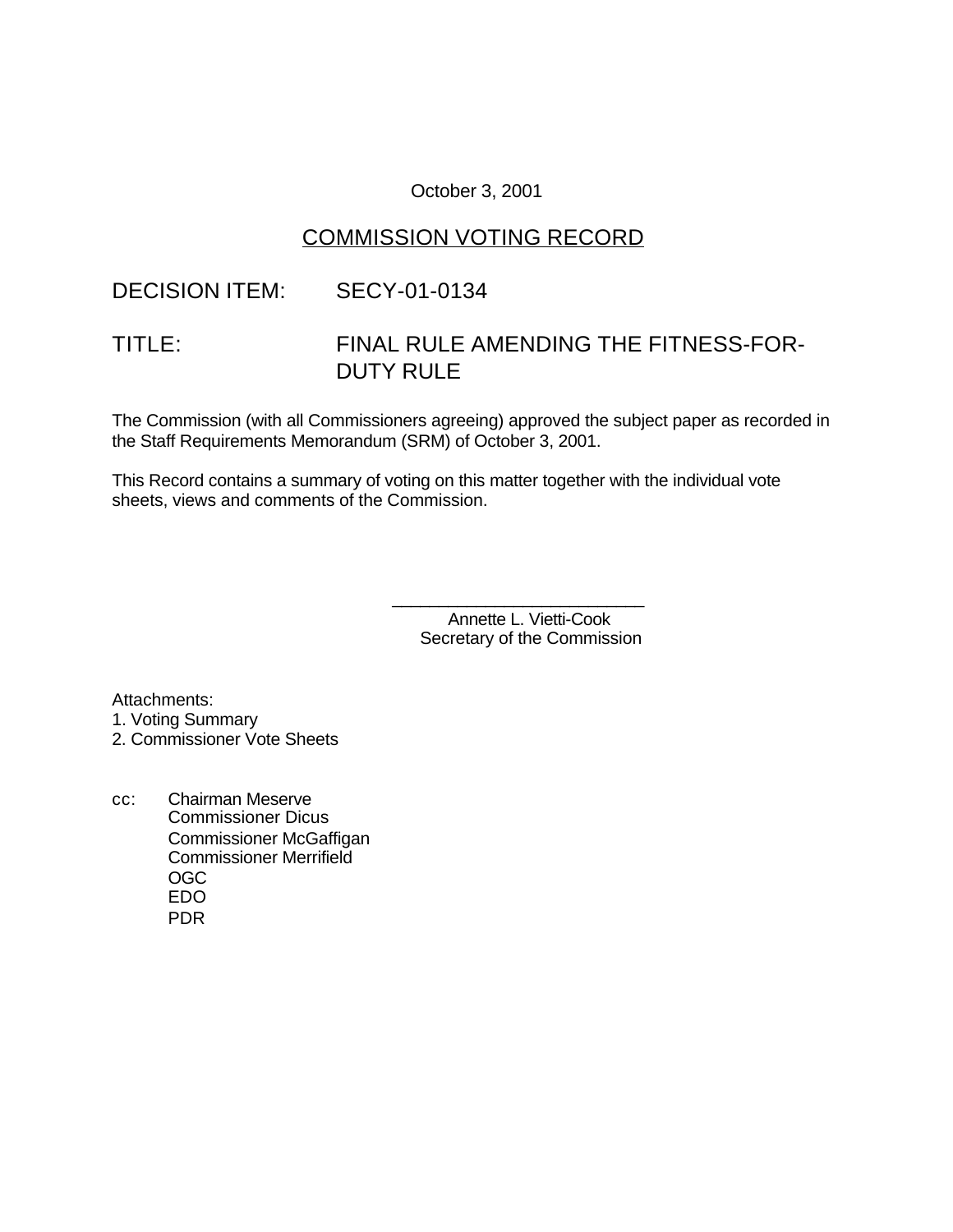# VOTING SUMMARY - SECY-01-0134

# RECORDED VOTES

|                    | <b>NOT</b><br>APRVD DISAPRVD ABSTAIN PARTICIP COMMENTS DATE |         |         |
|--------------------|-------------------------------------------------------------|---------|---------|
| CHRM. MESERVE      | $\mathsf{X}$                                                | X       | 8/9/01  |
| <b>COMR. DICUS</b> | X                                                           |         | 8/26/01 |
| COMR. McGAFFIGAN X |                                                             | X       | 9/18/01 |
| COMR. MERRIFIELD X |                                                             | $\sf X$ | 7/31/01 |

### COMMENT RESOLUTION

In their vote sheets, all Commissioners approved the staff's recommendation and some provided additional comments. Subsequently, the comments of the Commission were incorporated into the guidance to staff as reflected in the SRM issued on October 3, 2001.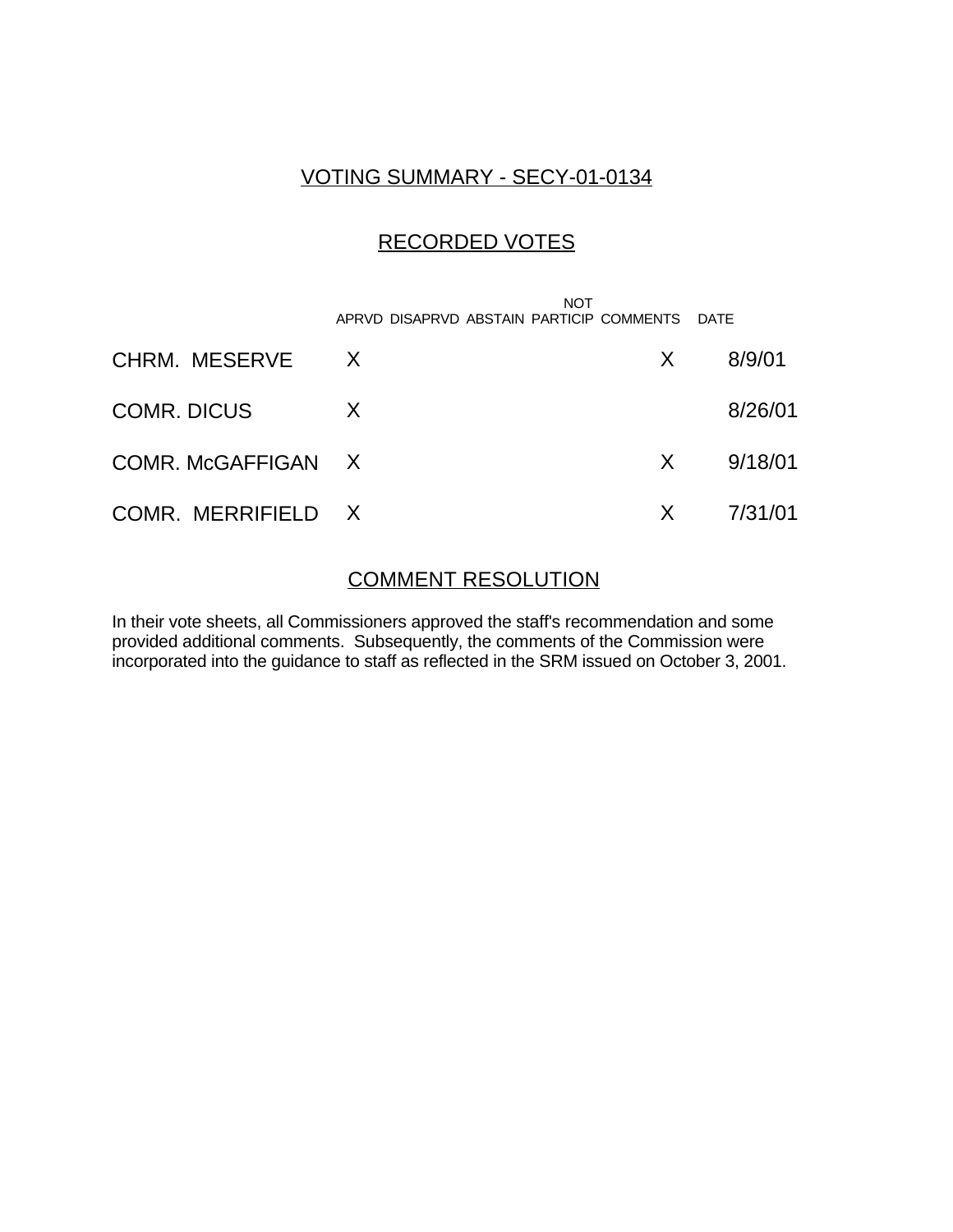### **Commissioner Comments on SECY-01-0134**

### Chairman Meserve

I support the staff's request to proceed with Option 3 as presented in SECY 01-0134. It is unfortunate that previous interactions between the staff and external stakeholders did not result in the discussion and resolution of the various issues in contention as the rule was being developed. Obviously much time and effort has been spent on this matter for a number of years and it is disappointing that the final rule requires further consideration. Nonetheless, given the scope and significance of the rule and the controversy that surrounds it, I believe that a full examination of the entirety of the rule is now necessary. I thus encourage the staff to proceed along the path defined by Option 3 and to keep the Commission informed, through periodic updates, of the status of the rulemaking effort.

I also concur in the staff's plans to prepare an interim enforcement policy authorizing the exercise of enforcement discretion with respect to practices regarding "suitable inquiry" and "pre-access testing," as described in SECY-01-0134.

### Commissioner McGaffigan

I approve Option 3 to withdraw the OMB clearance request and to publish a new notice of proposed rulemaking.

I also concur in the staff's plans to prepare an interim enforcement policy authorizing the exercise of enforcement discretion with respect to practices regarding "suitable inquiry" and "pre-access testing," as described in SECY-01-0134.

The Commission has been trying for approximately a decade to update its Fitness for Duty (FFD) rule. Indeed, when NRC first issued the rule in 1989, the Commission recognized that it would likely need to be updated and instructed the staff to inform it of any changes needed after 18 months of experience with implementing the rule. Unfortunately little thought was apparently given then to what an obstacle the backfit rule (10 CFR § 50.109) would become to updating the FFD rule (or any other comprehensive rule).

In SECY-92-308 the staff proposed amendments to the FFD rule. That set off a debate within the Commission on whether the backfit rule needed to be amended to cover situations such as the Appendix J and FFD rulemakings where seemingly worthwhile changes to the regulations cannot be shown to result in a "substantial increase in the overall protection of the public health and safety or the common defense and security," as required by § 50.109. That was ultimately resolved in an SRM issued June 30, 1993, the last day of Commissioner Curtiss' tenure, in which the Commission voted 4 - 1 (Curtiss in the minority) that the "substantial increase" criterion, as promulgated in 1985, was "flexible enough to allow for qualitative arguments that a given proposed rule would substantially increase safety" and "flexible enough to allow for arguments that consistency with national and international standards, or the incorporation of widespread industry practices, contributes either directly or indirectly to a substantial increase in safety." In making this argument, the Commission majority pointed to the 1985 Commission majority's discussion of the "substantial increase" criterion: "the standard is not intended to be interpreted in a manner that would result in disapprovals of worthwhile safety or security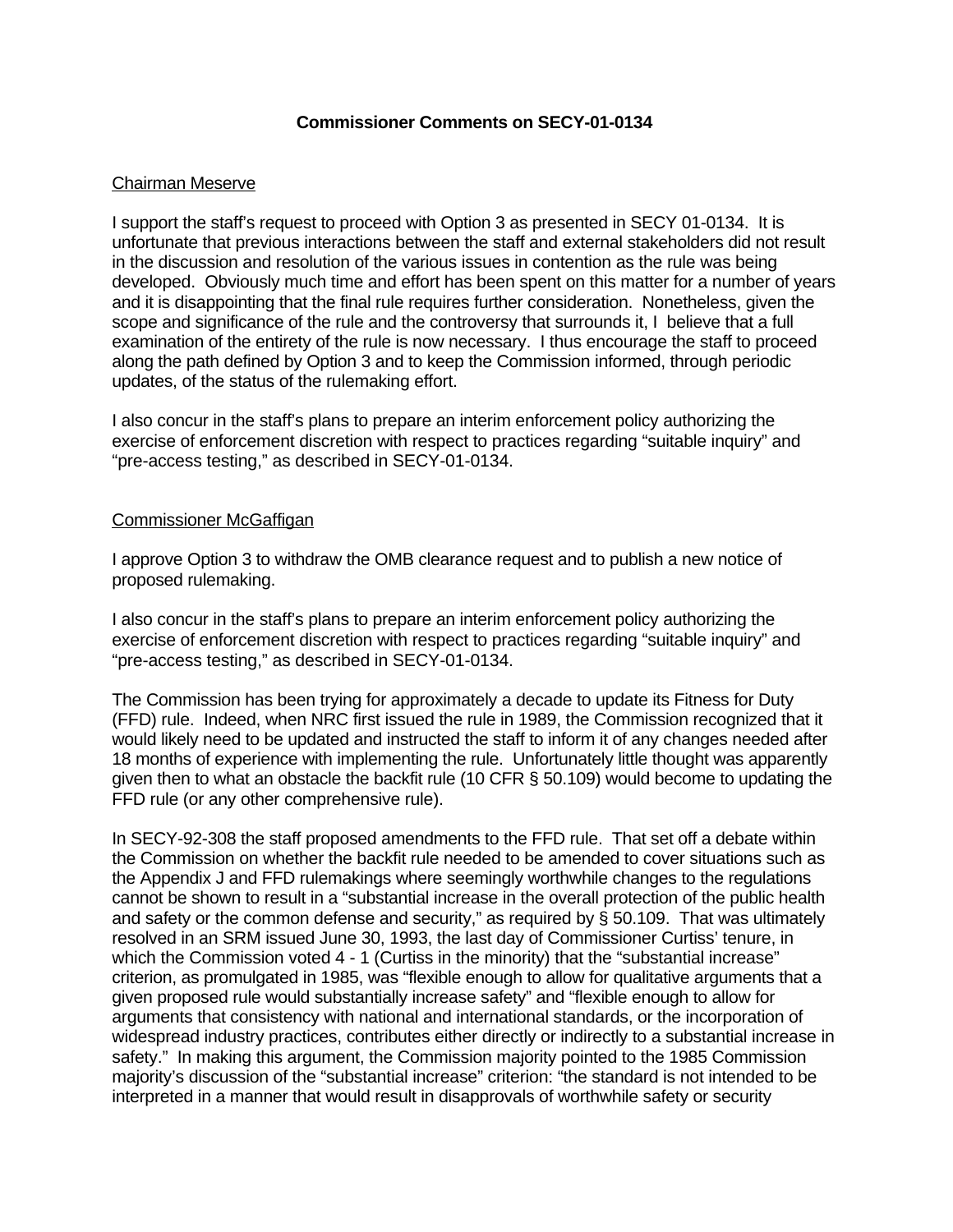improvements having costs that are justified in view of the increased protection that would be provided."

After this Solomonic decision, the staff went back to the drawing board on FFD (and decided to amend Appendix J by creating an Option B, which I believe is now universally followed, rather than the original staff plan of SECY-91-348, to exempt the Appendix J rule from the backfit rule). In SECY-95-262, the staff, having parsed the proposed FFD rule clause-by-clause, subclauseby-subclause, stated that they "cannot conclude each of the proposed new requirements ... would provide a substantial increase in safety ... Nevertheless, the staff believes that the proposed requirements would enhance the ability of licensees to deter and detect substance abuse and remove unfit workers from activities covered by the rule." The staff therefore proposed to ask for public comment on the "substantial increase" criterion on a subclause-bysubclause level and on whether worthwhile exceptions should be made to the backfit rule. In early 1996 the Commission approved publication of the proposed rule with minor changes. The public comment period ended on August 7, 1996. Over the next three years the staff worked on a massive final rule package (without further stakeholder interaction) that ended up recommending 36 worthwhile exceptions to the backfit rule. The Commission instead decided that in the aggregate the worthwhile changes met the "substantial increase" criterion and the final rule, as approved by the Commission on December 4, 2000, made no worthwhile exceptions. It was always in my view a mission impossible for the staff to find that each subclause of a comprehensive rule revision would separately meet the substantial increase criterion or otherwise meet one of the backfit rule's exceptions. A rule of reason needed to be applied to the changes so that they could be considered in the aggregate and the 1985 and 1993 Commission guidance that "substantial" could be interpreted flexibly to mean "worthwhile" could be applied in the aggregate.

I recite this history because I believe that it is essential that the staff not have to repeat its subclause level analysis of backfit rule considerations in any new FFD proposed rule. If they enter that morass again we will not have a final FFD rule for many more years. Problems with the current rule that the staff has been trying to fix for a decade will remain problems.

I propose that the Commission embrace an aggregate backfit analysis from the outset of this new attempt at FFD rulemaking and also interpret "worthwhile" as a synonym of "substantial" in the "substantial increase" criterion of the backfit rule, as the 1985 and 1993 Commission majorities did and instruct the staff that:

In the future, the Commission will conduct an aggregate backfit analysis of an entire rulemaking, unless there is a reasonable indication (presumably from public comment) that: (i) a proposed change is not reasonably related to the unified regulatory purpose of the rulemaking, and (ii) the proposed change imposes costs disproportionate to the safety benefit attributable to that change. In such cases, the Commission will perform an analysis of that proposed change in addition to the aggregate analysis of the entire rulemaking. That analysis will need to show that the individual change is worthwhile, that is, has costs that are justified in view of the benefits that would be provided.

If we do this, I believe that the staff can conclude a renewed FFD rulemaking reasonably promptly. If we do not, I am afraid additional redwood forests will be wiped out to provide the reams of paper that will be consumed in the minutiae of backfit analysis of any FFD rule.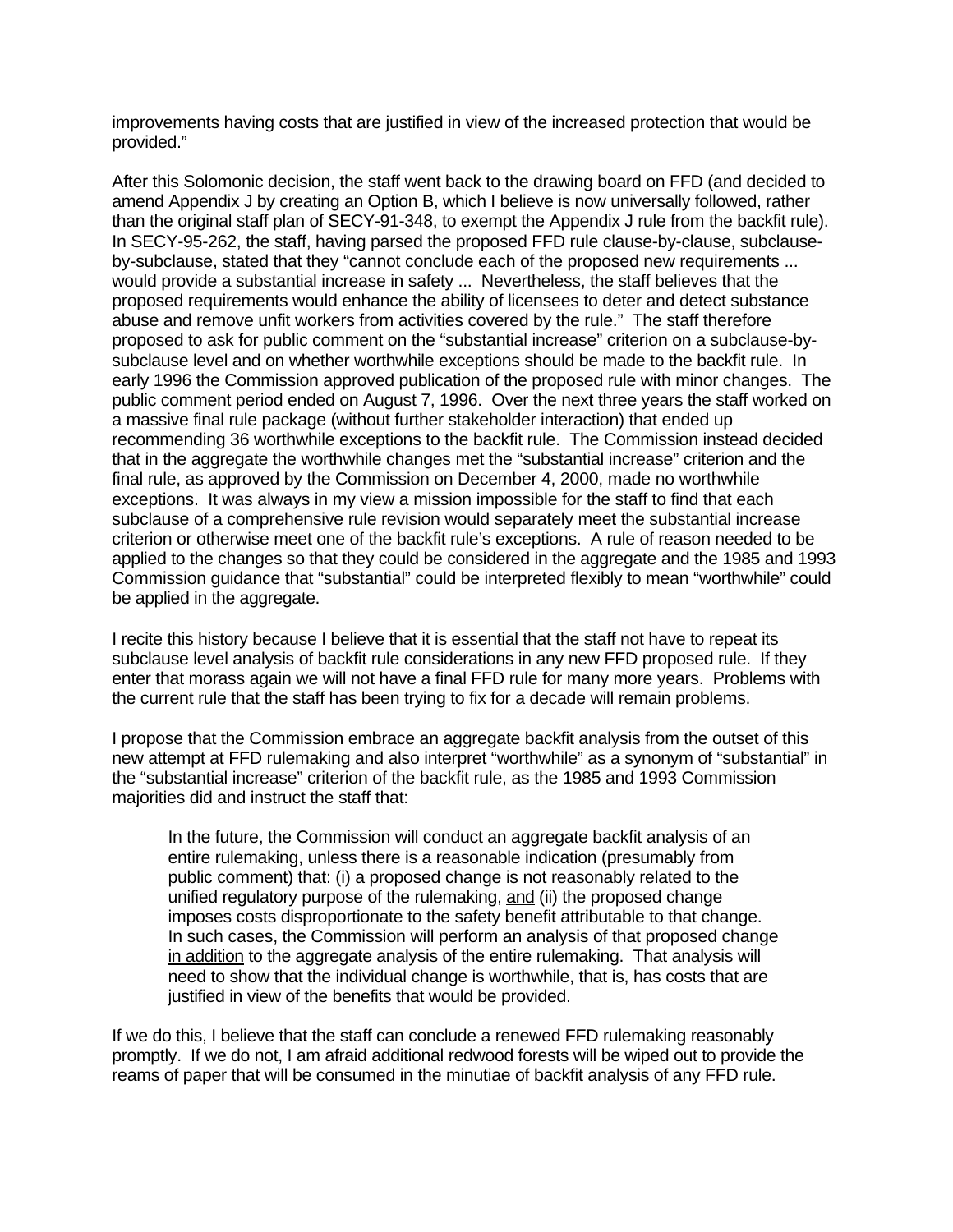In arguing that we should essentially adopt "worthwhile" as a synonym of "substantial" as the 1985 and 1993 Commission majorities did, I should make it clear that my sympathies are with the minorities in both of those votes (Commissioners Bernthal and Asselstine in 1985 and Commissioner Curtiss in 1993). We would be better off today if rulemaking had been exempt from the backfit rule, but not from regulatory analysis, as Commissioner Bernthal argued. We would be better off today if the Commission had adopted Option 2 in SECY-93-086 ("amend the backfit rule by deleting, revising or supplementing the safety enhancement criterion for addressing rulemakings which are worthwhile but do not meet this criterion") rather than issuing the Solomonic decision that the backfit rule should be flexibly interpreted and that "substantial" and "worthwhile" are essentially synonyms. These words are obviously not synonyms in most dictionaries. But if the Commission and the staff can get their rulemaking work done by hearkening back to the Commission's confused 1985 Statement of Considerations, I'm for the path of least resistance.

### Commissioner Merrifield

I approve the staff's recommended Option 3. I strongly agree with the staff that Option 3 provides the greatest benefits in terms of public confidence, as well as clarity, efficiency, and effectiveness of the rule. As the staff points out, Option 3 also provides opportunities for combining and better integrating ongoing agency efforts in this important area. I also approve the staff's plans to propose an interim enforcement policy to authorize the exercise of enforcement discretion pending rulemaking for licensees that follow certain practices that are discussed in SECY-01-0134.

The Commission has been very clear in its support of prudent fitness-for-duty (FFD) measures aimed at ensuring that the nuclear power plant workplace is drug and alcohol free. It was in that spirit that, despite lingering concerns, I approved the final FFD rule outlined in SECY-00-0159. However, based on the information provided in SECY-01-0134 and information provided to me by the staff in briefings that I have had since the Commission affirmed the final rule on December 4, 2000, I am convinced that there are serious shortcomings with the final rule and the cost-benefit analysis. Thus, I support withdrawing the OMB clearance request.

As I stated in my April 9, 2001, memorandum to my Commission colleagues, during the rulemaking process associated with the final FFD rule, I, along with other Commissioners, vigorously scrutinized the rulemaking package and raised concerns about specific technical issues, the backfit analysis, and the cost-benefit analysis. In response to much of this scrutiny, the staff repeatedly reassured Commissioners that they had reassessed their analyses and conclusions, and remained confident in the rulemaking package. After the Commission approved the final rule, numerous stakeholders raised significant concerns about the rule, the bases behind the rule, and the rule's cost-benefit analysis. Some of these concerns were new to the staff, reflecting that there should have been more opportunities for dialogue between the staff and stakeholders during the very long rulemaking process. However, many of the remaining concerns mirrored the concerns raised by Commissioners during the rulemaking process. This stakeholder scrutiny caused the staff to once again reassess aspects of the rulemaking package. This reassessment was apparently more thorough and comprehensive than previous ones because it led the staff to recommend withdrawing the OMB clearance request and pursuing the course set out in Option 3. Stating the obvious, had there been better communication between the staff and stakeholders during the rulemaking process, and had the staff been more thorough in their original reassessments, I believe the Commission would have